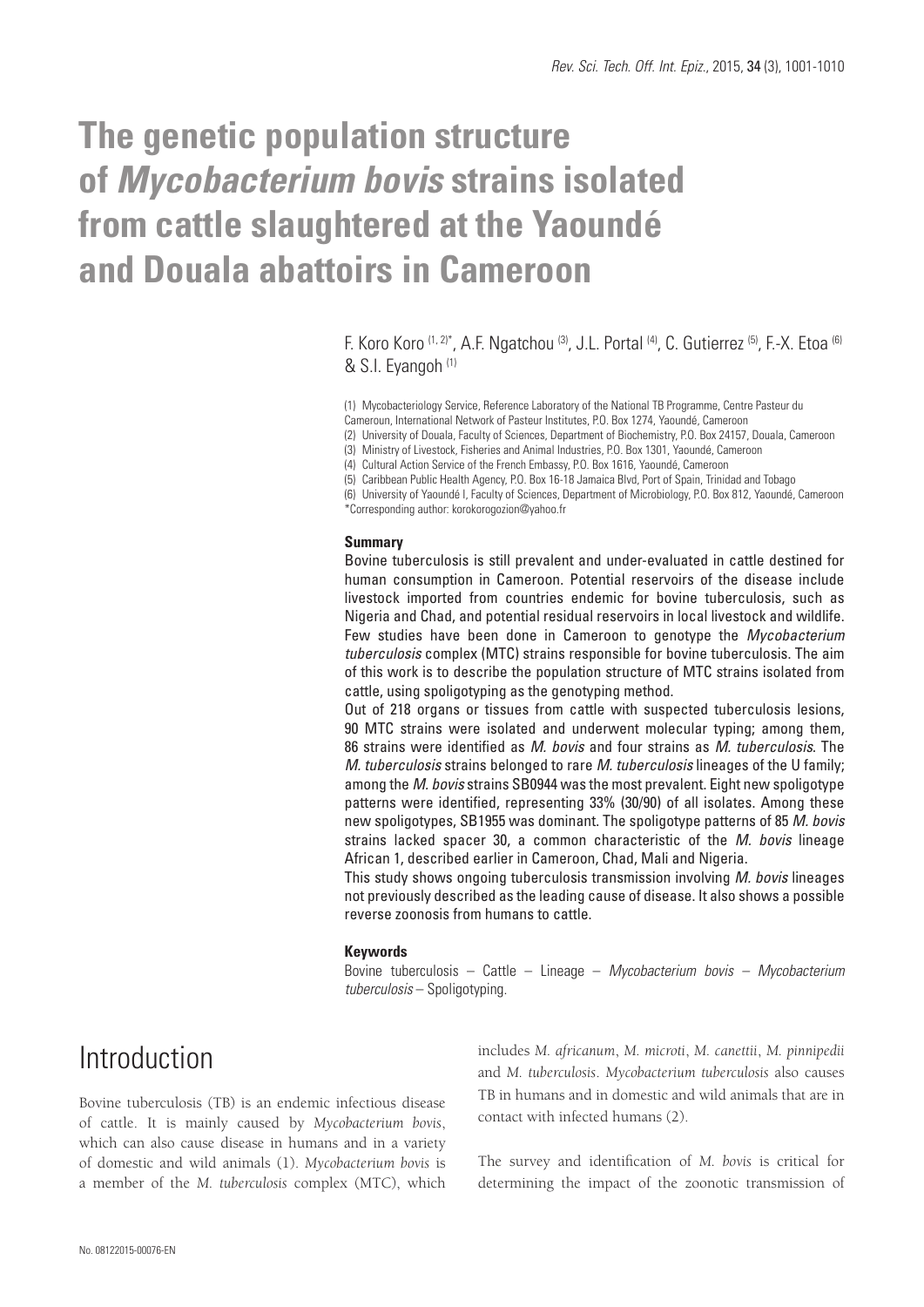TB to humans, because it gives impetus to the adoption of public health measures such as pasteurisation of milk, proper cooking of meat, and control of TB in domestic animals (3).

In Cameroon, data on bovine tuberculosis are based mostly on slaughterhouse reports made by veterinarians examining gross macroscopic lesions of TB, and also through the occasional use of tuberculin testing (4). The use of these diagnostic tools has shown that TB is still endemic, with a prevalence ranging from 0.2% to 4.3% for TB macroscopic lesions (5, 6, 7) and 4.67% when using tuberculin testing (8). However, these techniques cannot distinguish among members of the MTC. Moreover, molecular typing studies of the MTC, including spoligotyping, which can provide a rapid means to discriminate members of this complex and which is particularly recommended for rapid analysis of the population structure of *M. bovis* (9), are not routinely applied and are used in very few regions. The only study that has analysed the molecular population structure of *M. bovis* strains in cattle in Cameroon was performed in three regions of the country about 20 years ago (10). It was therefore thought relevant to evaluate the current population structure of MTC strains responsible for bovine TB in Cameroon. Such an analysis would be an important step in the fight against bovine TB because it could increase understanding of the impact of different *M. bovis* genotypes on bovine TB.

Molecular typing of bacterial isolates on the basis of polymorphisms in genomic DNA provides a powerful approach for distinguishing MTC strains and may provide valuable insight into the importance of different hosts and geographical regions in the maintenance and transmission of infection (11, 12). Several methods, including restriction fragment length polymorphism analysis (13, 14), spoligotyping (15) and other polymerase chain reaction (PCR)-based techniques (12), for example those assessing the variability in chromosomal minisatellite regions, have been used to genotype strains of the MTC and for epidemiological studies on human and bovine TB.

Spoligotyping, one of these genotyping techniques, is a simple, rapid and cost-effective method that has been used widely to define predominant clades and to identify a growing number of important clades worldwide (14, 16, 17, 18). It has proven to be useful in genotyping *M. bovis* isolates from cattle, especially those containing few copies of insertion sequence IS6110 (3, 19). It is recommended as the best technique for analysis of large-scale screening studies of *M. bovis* (9). In Cameroon, very few molecular studies have used spoligotyping, but they have shown that it is a discriminatory and practical tool for molecular typing of *M. bovis* strains isolated from cattle in the country (10).

# Materials and methods

### **Abattoir sampling**

The two principal abattoirs chosen for this study were the abattoir of Yaoundé SODEPA (Société de Développement et d'Exploitation des Productions Animales) in the Centre region (3°N, 11°E) and that of Douala SODEPA in the Littoral region of Cameroon (4°N, 10°E). The choice of these slaughterhouses was based on the fact that they receive cattle from almost all cattle-breeding regions in Cameroon.

### **Lesion sampling**

Sampling for TB lesions was carried out during routine postmortem inspection of cattle slaughtered in the two abattoirs. Inspections took place between November 2010 and April 2011, according to the government's legislation regulating veterinary health inspection and notification of contagious animal diseases (20). Approximately 16,316 cattle were slaughtered and inspected for TB during this study. Among them, 9,127 and 7,189 were slaughtered in the Yaoundé and Douala SODEPA abattoirs, respectively. The procedure for sampling of suspected TB lesions was the same as used in previous studies (5).

### **Processing of samples**

The suspected TB lesions were processed by grinding and decontamination with sodium lauryl sulphate (21). Mycobacteria were cultured using Löwenstein–Jensen (LJ) medium with or without 0.4% pyruvate, and the samples were incubated at 37°C.

# **Spoligotyping**

For amplification of spacers in the Direct Repeat (DR) locus, the authors used cell lysates obtained by heat treatment of isolates at 95°C for 20 min. Spoligotyping was performed as described by Kamerbeek and colleagues (15).

# **Data analysis**

The degree of similarity between spoligotypes was calculated using the 1-Jaccard index, and the relationships between the spoligotypes were determined using the unweighted pair group method of arithmetic averages (UPGMA). Clonal relationships among strain spoligotypes were constructed with the minimum spanning tree (MST), using the Bionumerics software, version 5.10 (Applied Maths NV, Sint-Martens-Latem, Belgium).

Fisher's exact test was used to estimate the association between the breed or region and genotype, using statistical software R version 2.15.3 (www.r-project.org). Two-sided *p* values of 0.05 or lower were considered statistically significant.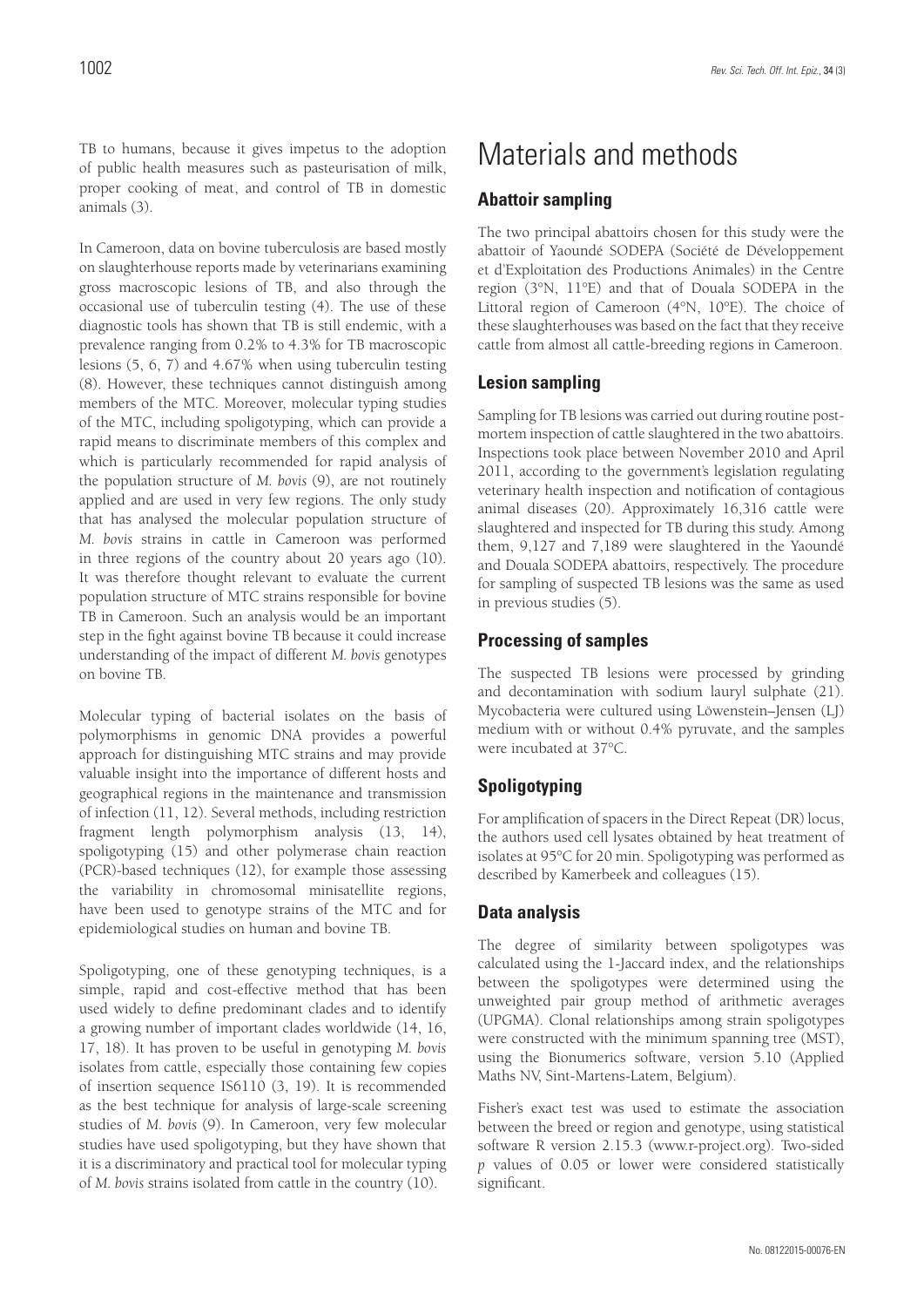### **Family assignment**

The spoligotype patterns obtained were first submitted to the *M. bovis* international spoligotype database (www.Mbovis.org) to facilitate the comparison of results from different countries. This allowed elucidation of the distribution of strains and the assignment of a unique identifier to spoligotype patterns that had never been previously described. Second, the same spoligotype patterns were submitted to the SITVIT2 database (www.pasteurguadeloupe.fr:8081/SITVITDemo/) and assigned to families.

# **Results**

Jaccard (> 50%MEAN)

### **Population structure of strains of the**  *Mycobacterium tuberculosis* **complex**

To identify the MTC strains, the 90 (41.28%) strains cultured from 218 suspected lesions collected from 218 cattle were spoligotyped. All 90 strains were identified as being of the MTC. Among them, 86 isolates had the specific spoligotype signature of *M. bovis*, meaning that they lacked spacers 3, 9, 16 and 39–43 (Fig. 1), while the remaining four had spoligotype patterns of *M. tuberculosis* (Fig. 1).

The 90 MTC strains were split into 21 different spoligotypes. Among them, nine spoligotypes were new: they had not been described previously, either in the *M. bovis* international designation of spoligotype patterns (www.Mbovis.org) or in the international spoligotype database (SITVIT2). These nine types represented 33% (30/90) of the isolates (Fig. 1). Eight of the nine new spoligotypes were submitted to the *M. bovis* database (www.Mbovis.org) and the numbers assigned were: SB2033, SB2034, SB2035, SB2036, SB1955, SB1956, SB1957 and SB1958. The last of the nine types (CN11), which was representative of the *M. tuberculosis* spoligotype, was identified as belonging to the U family (Fig. 1).

The 86 *M. bovis* strains were regrouped into 19 spoligotypes, all characterised by the lack of spacer 30 (except the



CN: Spoligotype isolated in Cameroon Central region; the number represents the series number of the spoligotype

SIT Shared International Type

SPOC: Spoligotype isolated in Cameroon; the number represents the series number of the spoligotype

X: SB number<br>XX First counts First country of isolation

#### **Fig. 1**

#### **Dendrogram showing the relationships among the 21 spoligotypes of 90 strains of the** *Mycobacterium tuberculosis* **complex isolated from cattle in Cameroon**

The degree of similarity between spoligotypes was calculated using the 1-Jaccard index and the relationships between the spoligotypes were found using UPGMA (unweighted pair group method of arithmetic averages)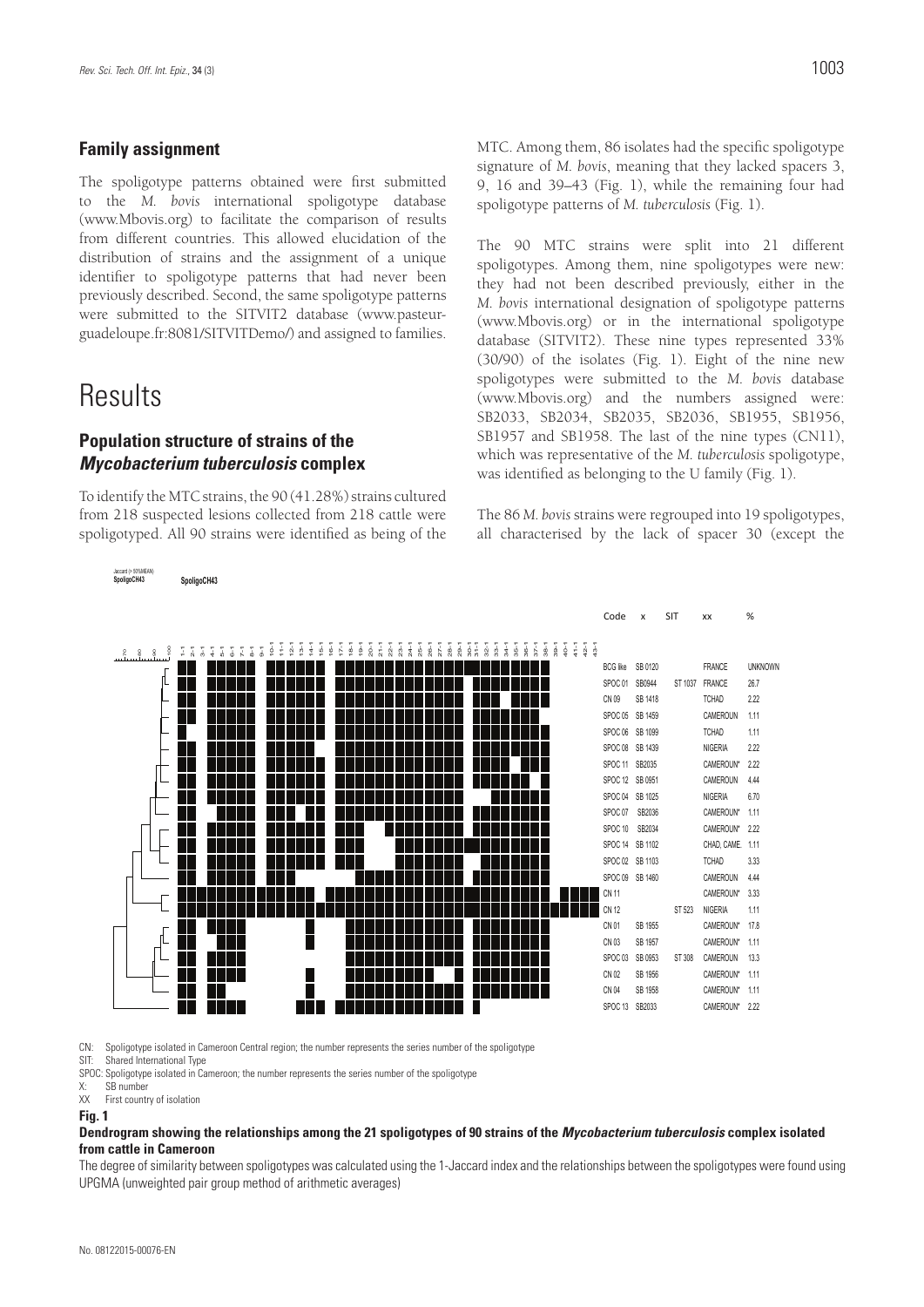SB1102 lineage). Spoligotype lineage SB0944 was identified as dominant and accounted for 28% (24/86) of the *M. bovis* strains. The second most prevalent spoligotype (SB1955) accounted for 18.6% (16/86) and was new to the database, while the third (SB0953) accounted for 14% (12/86) of the *M. bovis* strains.

The comparison of *M. tuberculosis* spoligotypes in the international database SITVIT2 permitted identification of all four *M. tuberculosis* strains as belonging to the U family. Among them, one strain belonged to clade ST523, which had not been described in Cameroon previously, in humans or in other animals. The other three strains were new and were characterised by a lack of spacers 15 and 39.

### **Geographical distribution of strains**

The slaughtered cattle examined in this study originated from the main breeding regions of Cameroon, i.e. the Adamawa, Northern and Eastern regions (Table I). Spoligotype SB0944 was identified in strains isolated from cattle originating from all three regions, with no statistically significant differences among the regions, while SB1025 and SB0953 were identified in strains isolated from cattle from the North and Adamawa regions. Interestingly, the clades SB1955, SB1956, SB1957, SB1958, SB1459 and SB2033 were exclusively identified in strains isolated from cattle from Adamawa and the clades SB1460, SB0951, SB2034, SB2035, SB2036, SB1439 and SB1099 were identified in strains isolated from cattle originating exclusively from the Northern region.

# **Distribution of genotypes by cattle breed**

Three principal cattle breeds that are bred in Cameroon were identified among the cattle slaughtered in the two abattoirs selected for this study. These cattle breeds were the Mbororo, the Akou and the Goudali (Table I).

Spoligotype SB0944 appeared to be widely distributed among the three breeds of cattle identified in this study, with no statistically significant differences. However, spoligotype SB1955 was only identified in Goudali cattle: all 16 strains belonging to this clade were isolated from this breed. Four spoligotypes (SB1956, SB1957, SB1958 and SB2033) were also specifically identified in this breed. These five spoligotypes had previously not been described but they were all characterised by a lack of the spacers 8, 10 to 13, 15 and 17. Three of the *M. tuberculosis* strains were also identified in the Goudali breed. Strains of spoligotypes SB0951, SB1460, SB2034, SB2035, SB1099 and SB2036 were isolated specifically from Mbororo cattle. However, some *M. bovis* types were identified in two cattle breeds. For example, the spoligotype SB1103 was identified in Mbororo and Akou cattle. SB1418 was identified in both Goudali and Akou cattle, but in small numbers (one isolate from each breed).

# Discussion

Characterisation of prevailing MTC lineages focusing on different geographical levels such as continents, countries or regions is important for locating the origin, evolution and transmission dynamics of a particular member of an *M. tuberculosis* clone, which is often difficult to identify by traditional epidemiological investigations alone. As in most of sub-Saharan Africa, bovine TB is prevalent in Cameroon, but to a lesser extent than in neighbouring countries such as Nigeria and Chad (5, 6, 7, 8). In Cameroon, there have been few studies of the population structure of the *M. bovis* strains responsible for bovine TB in slaughtered cattle.

In this study, 90 MTC strains were isolated from lesions found in slaughtered cattle in the main abattoirs of Douala and Yaoundé in Cameroon. The results show that *M. bovis* is still the leading cause of gross macroscopic TB lesions in cattle slaughtered and destined for human consumption in Cameroon (5, 10). From the 90 MTC strains isolated, 21 spoligotypes were identified. Among them, 19 spoligotypes were specific to *M. bovis* and these were all characterised, with the exception of SB1102, by the consistent absence of spacer 30. This trait is characteristic of the strains isolated in Northern Cameroon by Njanpop-Lafourcade and colleagues (10), and in Chad (17), Nigeria (22) and Mali (23). It was also the main spoligotyping characteristic of a clonally related group of *M. bovis*  strains named African 1, which was identified by Müller and colleagues (23) in an international analysis of strains isolated in Chad, Cameroon, Nigeria and Mali.

Analysis of the 19 characteristic spoligotypes of *M. bovis* in the international *M. bovis* databases to determine whether or not they had been previously described revealed that four patterns (SB0944, SB1025, SB1099 and SB0951) had been described previously in neighbouring Chad, in a survey of *M. bovis* by Schelling and colleagues (24), and in neighbouring Nigeria, in a survey of *M. bovis* by Cadmus and colleagues (22). The presence of these strains in both Cameroon and the neighbouring countries may be due to direct cattle trading, because cattle are imported and exported between these countries. In fact, more than 60% of cattle in Cameroon are involved in bovine transhumance (the seasonal movement of people with their livestock) (25).

Three spoligotypes (SB1102, SB1103, SB1418) identified in this study have been previously described only in Chad, while one spoligotype (SB1439) has been previously described only in Nigeria, but all these spoligotypes were identified in small numbers of isolates (one to three). Eleven spoligotypes were specific to Cameroon in that they had never been described elsewhere, not even in neighbouring Chad and Nigeria. This was intriguing given the trade links between these countries. It could be explained by the fact that imported cattle from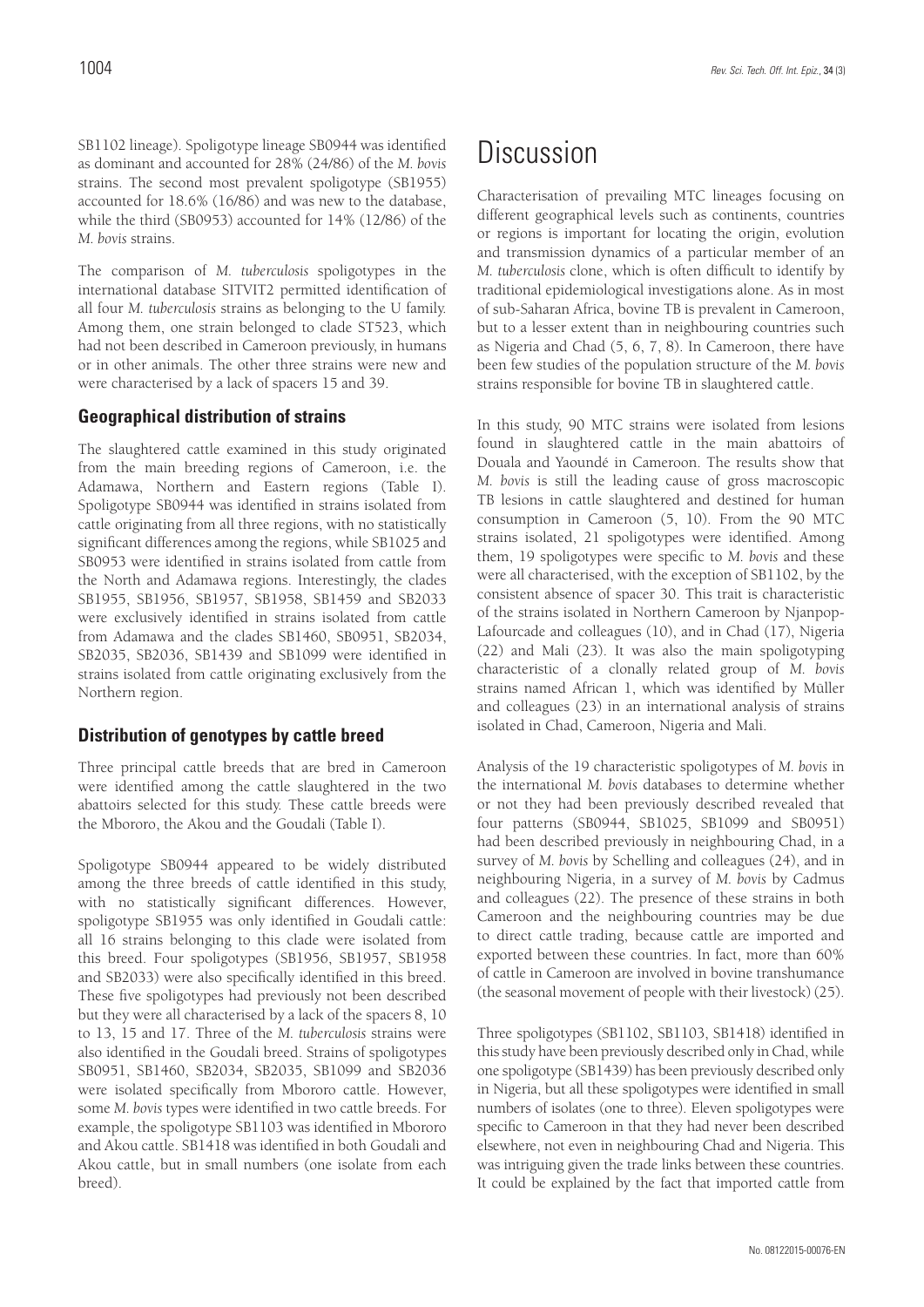| . .<br>$\sim$<br>×<br>۰. |  |
|--------------------------|--|
|--------------------------|--|

**Distribution of spoligotypes in the main cattle-breeding regions of Cameroon, according to breed and region**

| <b>SB</b><br>number | <b>SIT</b>   | <b>Goudali breed</b> |                 |                | <b>Akou breed</b> |                 |                | <b>Mbororo</b> breed |                 |                | <b>Unknown</b><br>breed | <b>Total</b>   |
|---------------------|--------------|----------------------|-----------------|----------------|-------------------|-----------------|----------------|----------------------|-----------------|----------------|-------------------------|----------------|
|                     |              | <b>Adamawa</b>       | <b>Northern</b> | <b>Eastern</b> | <b>Adamawa</b>    | <b>Northern</b> | <b>Eastern</b> | <b>Adamawa</b>       | <b>Northern</b> | <b>Eastern</b> | <b>Unknown</b>          |                |
| <b>SB0944</b>       | 1.037        | 8                    | $\mathbf 0$     | 0              | 1                 | 3               | 0              | $\mathbf{1}$         | 6               | 4              | $\mathbf{1}$            | 24             |
| <b>SB1103</b>       |              | 0                    | 0               | 0              | 0                 | 0               | 1              | 0                    | 2               | 0              | 0                       | 3              |
| <b>SB0953</b>       | 308          | 3                    | 0               | 0              | $\theta$          | 0               | 0              | 0                    | 4               | 0              | 5                       | 12             |
| <b>SB1025</b>       |              | 2                    | 0               | 0              | 0                 | 0               | 0              | 0                    | 4               | 0              | 0                       | 6              |
| <b>SB1459</b>       |              |                      | 0               | 0              | 0                 | 0               | 0              | 0                    | 0               | 0              | $\Omega$                |                |
| <b>SB1099</b>       |              | 0                    | 0               | 0              | 0                 | 0               | 0              | 0                    |                 | 0              | 0                       |                |
| <b>SB2036</b>       |              | 0                    | 0               | 0              | $\theta$          | 0               | 0              | 0                    |                 | 0              | $\Omega$                |                |
| <b>SB1439</b>       |              | 0                    | 0               | 0              | 0                 | 0               | 0              | Ŋ                    | 0               | 0              | $\overline{2}$          | 2              |
| <b>SB1460</b>       |              | 0                    | 0               | 0              | 0                 | 0               | 0              | $\Omega$             | 4               | 0              | $\Omega$                | 4              |
| <b>SB2034</b>       |              | 0                    | 0               | 0              | 0                 | 0               | 0              | 0                    | 2               | 0              | 0                       | 2              |
| <b>SB2035</b>       |              | 0                    | 0               | 0              | 0                 | 0               | 0              | 0                    | 2               | 0              | 0                       | $\overline{2}$ |
| <b>SB0951</b>       |              | 0                    | 0               | 0              | 0                 | 0               | 0              | 0                    | 4               | 0              | 0                       | 4              |
| <b>SB2033</b>       |              | 2                    | 0               | 0              | 0                 | 0               | 0              | 0                    | 0               | 0              | 0                       | 2              |
| <b>SB1102</b>       |              | 0                    | 0               | 0              | 0                 | 0               | 0              | 0                    | 0               | 0              |                         |                |
| <b>SB1955</b>       |              | 16                   | 0               | 0              | 0                 | 0               | 0              | 0                    | 0               | 0              | 0                       | 16             |
| <b>SB1956</b>       |              |                      | 0               | 0              | 0                 | 0               | 0              | 0                    | 0               | 0              | 0                       |                |
| <b>SB1957</b>       |              |                      | 0               | 0              | 0                 | 0               | 0              | 0                    | 0               | 0              | 0                       |                |
| <b>SB1958</b>       |              |                      | 0               | 0              | $\Omega$          | 0               | 0              | $\Omega$             | 0               | $\theta$       | $\Omega$                |                |
|                     |              | 2                    | 0               | 0              | 0                 | 0               |                | 0                    | 0               | 0              | 0                       | 3              |
|                     | 523          |                      | 0               | 0              | $\theta$          | $\mathbf{0}$    | 0              | $\Omega$             | 0               | $\theta$       | 0                       |                |
| <b>SB1418</b>       |              |                      | 0               | 0              |                   | 0               | 0              | 0                    | 0               | 0              | 0                       | 2              |
|                     | <b>TOTAL</b> | 39                   | 0               | 0              | 2                 | 3               | 2              |                      | 30              | 4              | 9                       | 90             |

SIT: Shared International Type

neighbouring countries are sent directly for slaughter and are not mixed with the local breeds.

Specific localisation of spoligotypes in the Cameroonian region was also identified in this study. Similar results have been described by Njanpop-Lafourcade and colleagues (10), who analysed Cameroonian *M. bovis* strains isolated during the periods 1989–1990 and 1995–1996. This could be due to specific localisation of cattle breeds in certain regions due to tribal cultures, and also to regional trade limitations (20, 25). This hypothesis is supported by the fact that the spoligotypes specific to Adamawa were identified in strains isolated from the Goudali breed, which is specifically bred in this region (25), while the spoligotype specific to the Northern region was identified in strains isolated from the Mbororo breed, which is more often bred in the far north of the country (25). This was also mentioned by Haddad and colleagues (26), who suggested that the diversity of spoligotypes could be explained by the high diversity of cattle breeds. However, the differences could also be explained by a recent clonal expansion of some of the strains.

An interesting finding in this study is the persistence of spoligotype SB0944, which has remained dominant since 1989, and its wide geographical distribution in Cameroon

and in the neighbouring countries (10). This spoligotype was described as dominant by Njanpop-Lafourcade and colleagues in a study of Cameroonian *M. bovis* strains isolated and conserved since 1989 (10). The same results have been found in France and in some of its neighbouring countries with the characteristic bacillus Calmette Guérin (BCG)-like SB0120 spoligotype (26), which is also dominant and persistent. Figure 1 shows that the strains harbouring spoligotypes SB0944 and SB0120 had a very high degree of similarity, when considering the method used. Based on this finding, several studies of strains with closely related sequences in the DR locus have concluded that the evolutionary trend of this region of the genome is primarily associated with the loss of single or multiple contiguous spacers (27, 28, 29). As suggested previously (10), it is possible that, following the introduction of French breeds of cattle into Cameroon during the colonial period, the SB0944 spoligotype pattern could have evolved from a French (BCG-like) strain by the loss of spacer 30. Moreover, because all except one *M. bovis* strain isolated in this study lacked the spacer 30, these strains may have evolved from a SB0944 spoligotype by the consecutive loss of contiguous spacers or a group of spacers, or by clonal expansion. The minimum spanning tree analysis (MST) (Fig. 2) showed that such a link could exist between SB0944 and all the other spoligotypes, with a progressive loss of spacers.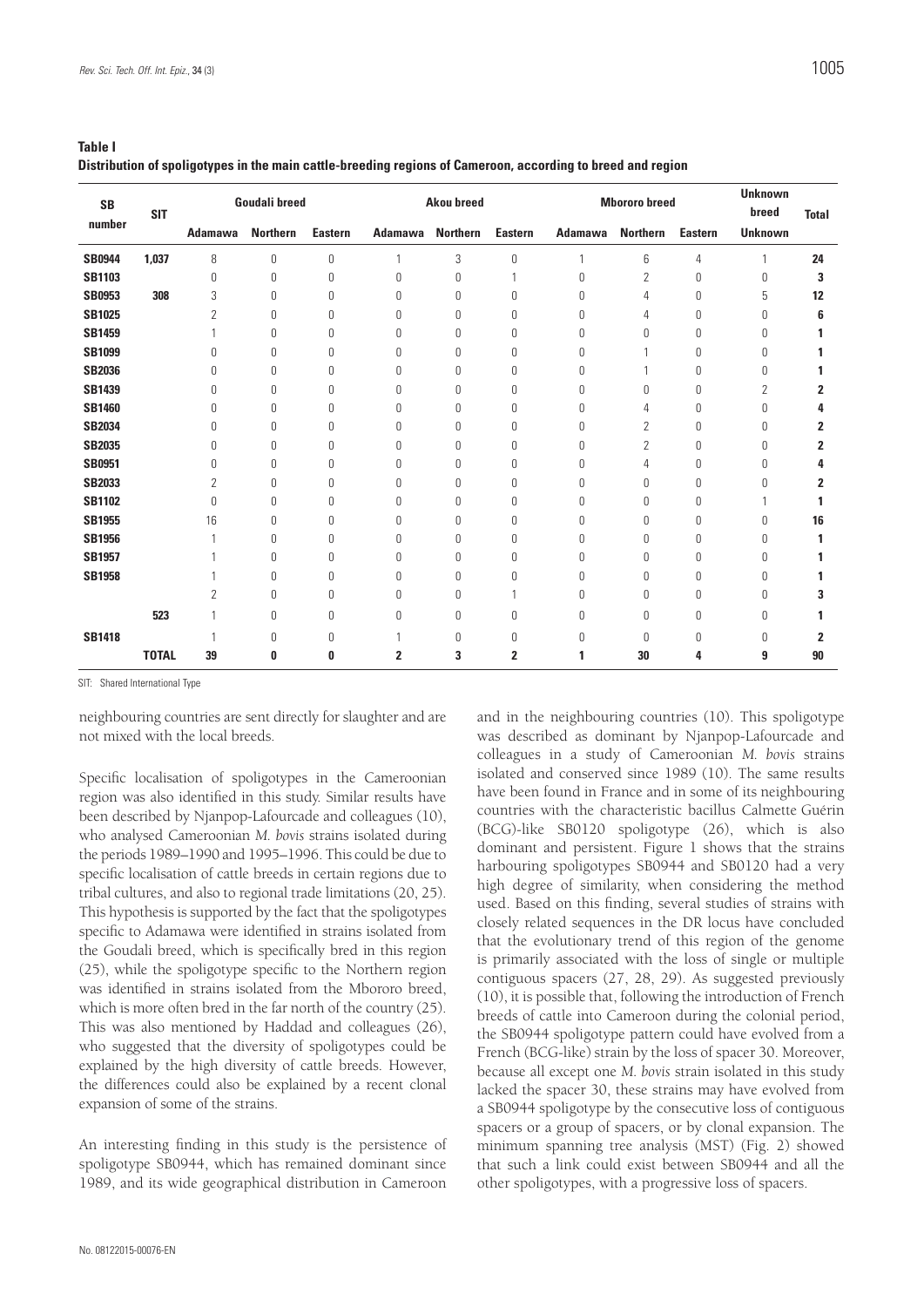

Each spoligotype is represented by a letter:

A: SB0944; B: SB1955; C: SB0951; D: SB1439; E: SB2035; F: SB1418; G: SB1099; H: SB1459; I: SB0953; J: SB1957; K: SB2034; L: SB1102; M: SB1103; N: SB1025; O: CN11;

P: SB1958; Q: ST523; R: SB2036; S: SB1956; T: SB1460; U: SB2033

#### **Fig. 2**

**Minimum spanning tree diagram showing expansion of or between the 21 spoligotypes of 90 strains of the** *Mycobacterium tuberculosis* **complex isolated from infected cattle in Cameroon**

The size of each circle is proportional to the number of isolates belonging to that spoligotype

Spoligotype SB0944 was identified in all three cattle breeds included in this study. This suggests that the strains presenting this spoligotype may have shared a common source of infection, but it could also reflect the high pathogenicity of the strains harbouring this spoligotype, or an enhanced ability to adapt to many types of geographical and ecological conditions.

Another interesting finding is the identification, selection and adaptation of the second new prevalent spoligotype (SB1955) and other new spoligotypes (SB1956, SB1957, SB1958) in the Goudali breed, which was considered to be more resistant to TB than the Mbororo breed in Cameroon (4). The reason for the selection of these new spoligotypes, especially SB1955, is unknown but it is probably due to the localisation of this breed in the Adamawa region, where it is specifically bred, and the limitation of the circulation of other breeds in this region by a bill (N°76/420) that was introduced by the Ministry of Livestock, Fisheries and Animal Industries in 1976.

The spoligotyping results also suggest that the *M. bovis* strains isolated in Cameroon since 1989 form a dynamic population. This is supported by the fact that nine new spoligotypes were identified in this study, representing 33% (30/90) of all the strains isolated, in comparison to the findings of Njanpop-Lafourcade and collaborators (10), who genotyped Cameroonian strains isolated in 1989–

1990 and 1995–1996. Moreover, only three (SB0944 or C1, SB0951 or C2 and SB0953 or C7) of the ten spoligotypes identified by Njanpop-Lafourcade and colleagues in 1995– 1996 (10) persisted in the same region in the present study, 16 years later. Similar results were highlighted by Haddad and colleagues (26) in a survey of French *M. bovis* strains.

Four *M. tuberculosis* strains were isolated in the present study. The spoligotypes presented by these strains belong to the U family and have not been found before in Cameroon, either in humans or in other animals. One of these spoligotypes (ST523) is rare; it has been described in a small number of strains (one to four) from 12 countries, including France, Nigeria and the United States. The other spoligotype (CN11) is novel. The identification of *M. tuberculosis* in cattle is intriguing, but it is known that *M. tuberculosis* can cause TB in such animals (2). Similar results have been reported in neighbouring Nigeria by Cadmus and collaborators (22). Moreover, transmission of *M. tuberculosis* from humans to cattle has been reported (30). The results of this study may indicate human-to-cattle transmission of TB in Cameroon, because there is close contact between humans and livestock.

# Acknowledgements

The technical assistance of all the veterinary technicians of the Douala and Yaoundé abattoirs and all the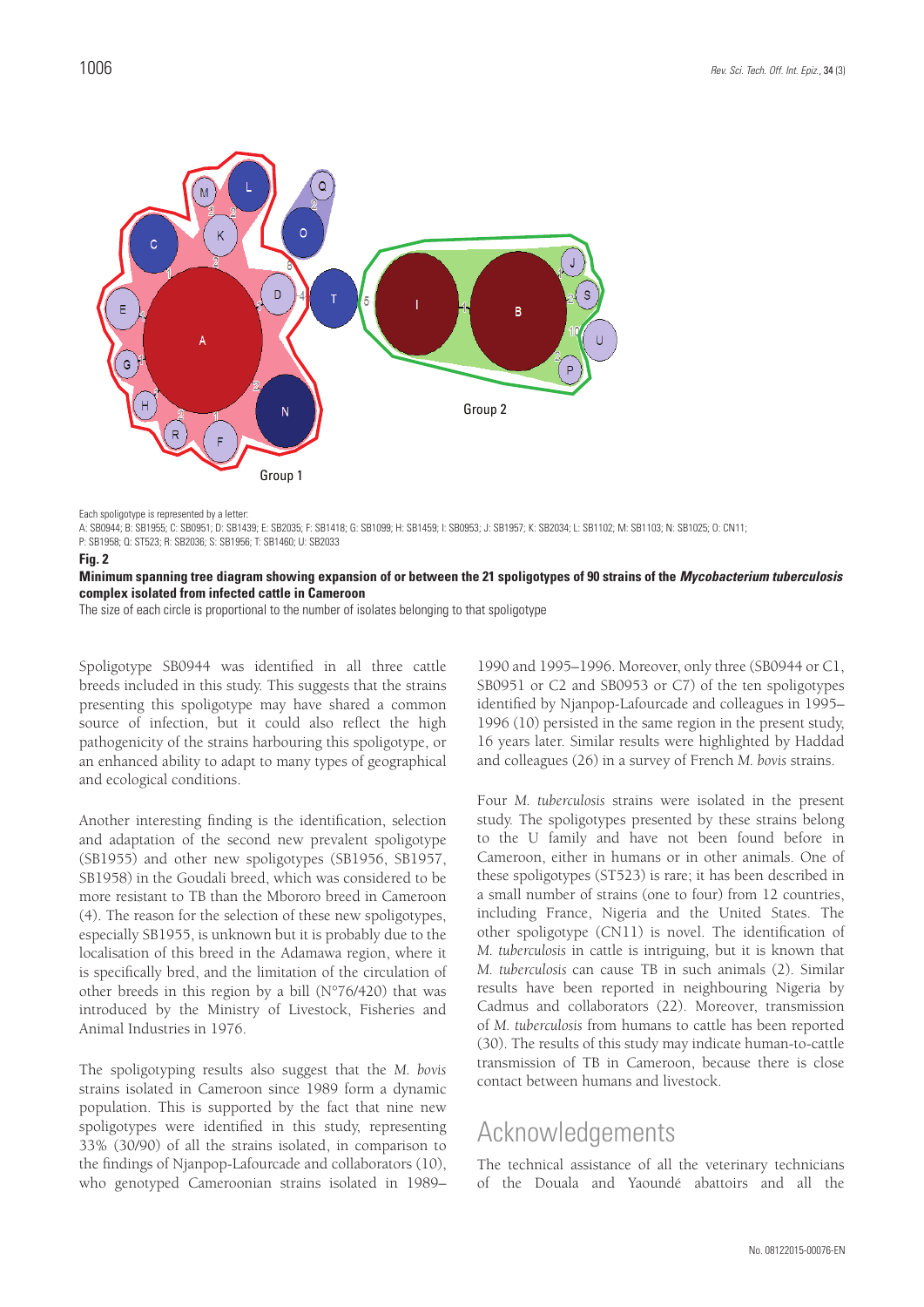technicians of the Mycobacteriology National Reference Laboratory of the Centre Pasteur du Cameroun is gratefully acknowledged. The authors also thank the Minister of Livestock, Fisheries and Animal Industries for providing the facilities for this study, and the French Embassy Service for Cooperation and the Centre Pasteur du Cameroun, who granted permission for the sampling for this work. The authors are also grateful to Dr Fankem Henri for composing this paper in English.

### Conflict of interest statement

None of the authors of this paper has a financial or personal relationship with other people or organisations that could inappropriately influence or bias the content of the paper.

### Ethical considerations

Institutional permission to conduct the study was obtained from the Ministry of Livestock, Fisheries and Animal Industry, Cameroon.

 $\blacksquare$ 

# **Structure génétique des populations de souches de** *Mycobacterium bovis* **isolées de bovins abattus dans les abattoirs de Yaoundé et Douala au Cameroun**

F. Koro Koro, A.F. Ngatchou, J.L. Portal, C. Gutierrez, F.-X. Etoa & S.I. Eyangoh

### **Résumé**

La prévalence de la tuberculose bovine dans le cheptel de bovins élevés pour l'alimentation humaine au Cameroun demeure largement sous-évaluée. Les réservoirs potentiels de la maladie sont, outre les bovins importés provenant de pays où la tuberculose bovine sévit à l'état endémique (par exemple le Nigeria et le Tchad), les réservoirs potentiels résiduels constitués par le cheptel bovin autochtone et la faune sauvage. Peu d'études ont été consacrées à la caractérisation du génotype des souches du complexe *Mycobacterium tuberculosis* (CMt) responsables de la tuberculose bovine au Cameroun. La présente étude visait à déterminer la structure des populations des souches du CMt isolées de bovins, en recourant au spoligotypage en tant que méthode de caractérisation des génotypes.

Au total, 90 souches du CMt ont été isolées à partir de 218 organes ou tissus prélevés sur des bovins présentant des lésions évocatrices de tuberculose ; 86 de ces souches ont été identifiées comme étant *M. bovis* et 4 autres comme étant *M. tuberculosis.* Les souches de *M. tuberculosis* appartenaient à des lignées rares de la famille U ; parmi les souches de *M. bovis*, SB0944 était la plus fréquente. Huit nouveaux profils de spoligotypes ont été identifiés, représentant 33 % (30/90) de l'ensemble des isolats. Parmi ces nouveaux spoligotypes, le profil SB1955 était prépondérant. Les profils des spoligotypes de 85 souches de *M. bovis* étaient dépourvus de la séquence espaceur 30, caractéristique commune des souches de la lignée African 1 de *M. bovis* décrite précédemment au Cameroun, au Tchad, au Mali et au Nigeria.

La présente étude montre que des lignées de *M. bovis* qui n'avaient pas été décrites précédemment interviennent actuellement dans la transmission de la tuberculose et sont la cause principale de la maladie. Elle fait également ressortir le risque de transmission zoonotique inverse, c'est-à-dire de l'homme aux bovins.

#### **Mots-clés**

Bovin – Lignée – *Mycobacterium bovis – Mycobacterium tuberculosis* – Spoligotypage – Tuberculose bovine.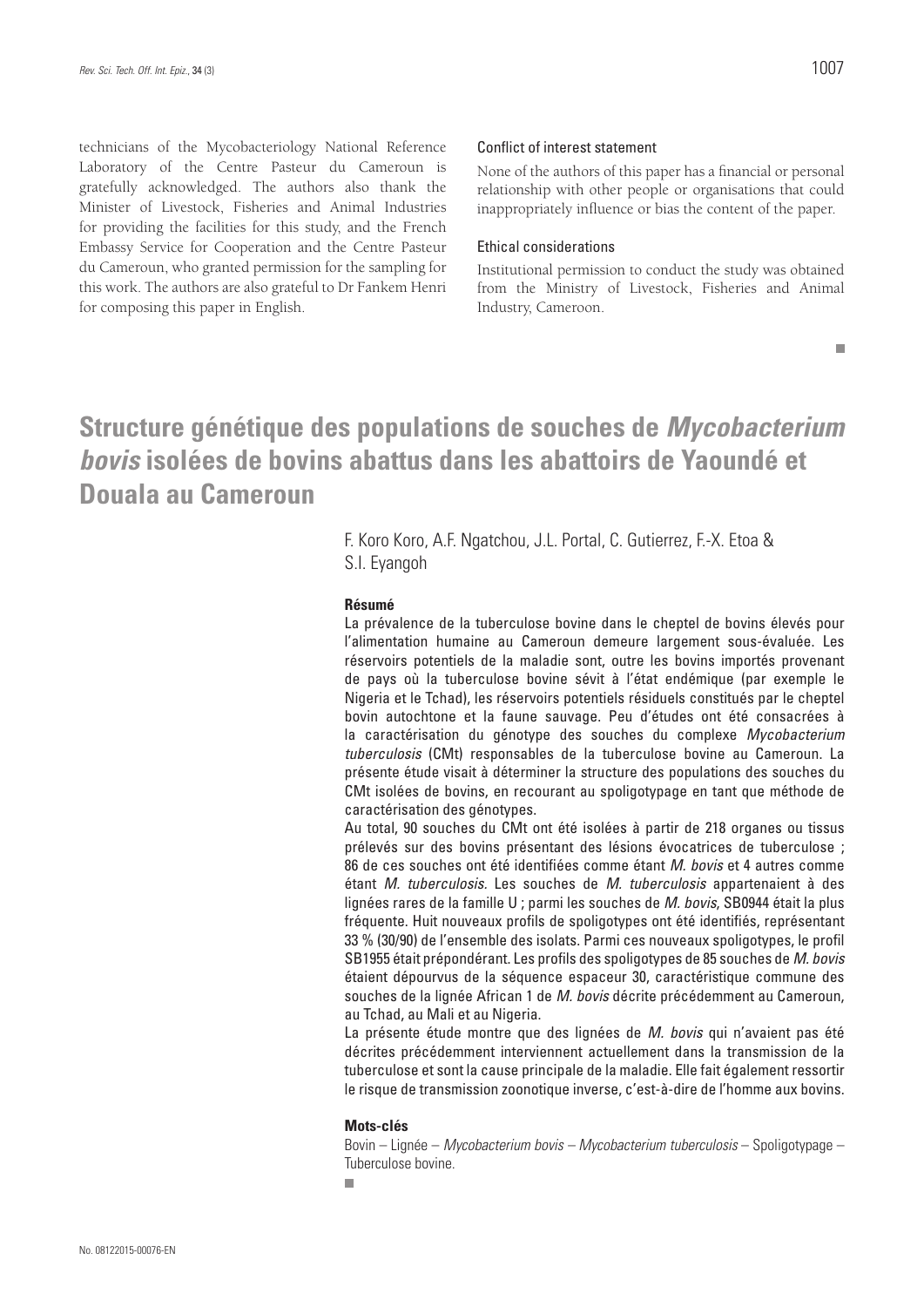# **Configuración genética de las poblaciones de cepas de** *Mycobacterium bovis* **aisladas en bovinos sacrificados en los mataderos de Yaundé y Duala (Camerún)**

F. Koro Koro, A.F. Ngatchou, J.L. Portal, C. Gutierrez, F.-X. Etoa & S.I. Eyangoh

### **Resumen**

La tuberculosis bovina sigue siendo prevalente y se sigue subestimando su presencia en el ganado vacuno destinado al consumo humano del Camerún. Entre los posibles reservorios de la enfermedad están los bovinos importados de países donde la enfermedad es endémica, como Nigeria o el Chad, así como eventuales reservorios residuales que puedan subsistir en el ganado y la fauna salvaje cameruneses. Son escasos los estudios realizados en el país para caracterizar genotípicamente las cepas del complejo *Mycobacterium tuberculosis* causantes de la tuberculosis bovina. Los autores describen un estudio de la estructura de las poblaciones de cepas de este complejo aisladas en bovinos, en el que se empleó la espoligotipificación como método de caracterización de los genotipos. Se analizaron 218 órganos o tejidos bovinos con posibles lesiones tuberculosas, a partir de los cuales se aislaron 90 cepas del complejo *Mycobacterium tuberculosis*, que a continuación fueron objeto de tipificación molecular. De esas 90 cepas, 86 resultaron corresponder a *M. bovis* y cuatro a *M. tuberculosis*. Estas últimas pertenecían a linajes de *M. tuberculosis* poco comunes, pertenecientes a la familia U. De entre las cepas de *M. bovis*, la más prevalente era la SB0944. Se identificaron ocho nuevos patrones de espoligotipos, que representaban un 33% (30/90) de todos los microorganismos aislados. Entre esos nuevos espoligotipos predominaba el SB1955. En los patrones de espoligotipos de 85 cepas de *M. bovis* faltaba el espaciador 30, hecho que constituye una característica común del linaje africano 1 de *M. bovis*, anteriormente descrito en el Camerún, el Chad, Malí y Nigeria.

Este estudio demuestra que sigue habiendo transmisión de la tuberculosis con intervención de linajes de *M. bovis* hasta ahora no descritos, y que ahí reside la principal causa de la enfermedad. También pone de manifiesto una posible zoonosis inversa, con paso de la enfermedad del ser humano a los bovinos.

### **Palabras clave**

Determinación de espoligotipos – Ganado vacuno – Linaje – *Mycobacterium bovis* – *Mycobacterium tuberculosis* – Tuberculosis bovina.

 $\Box$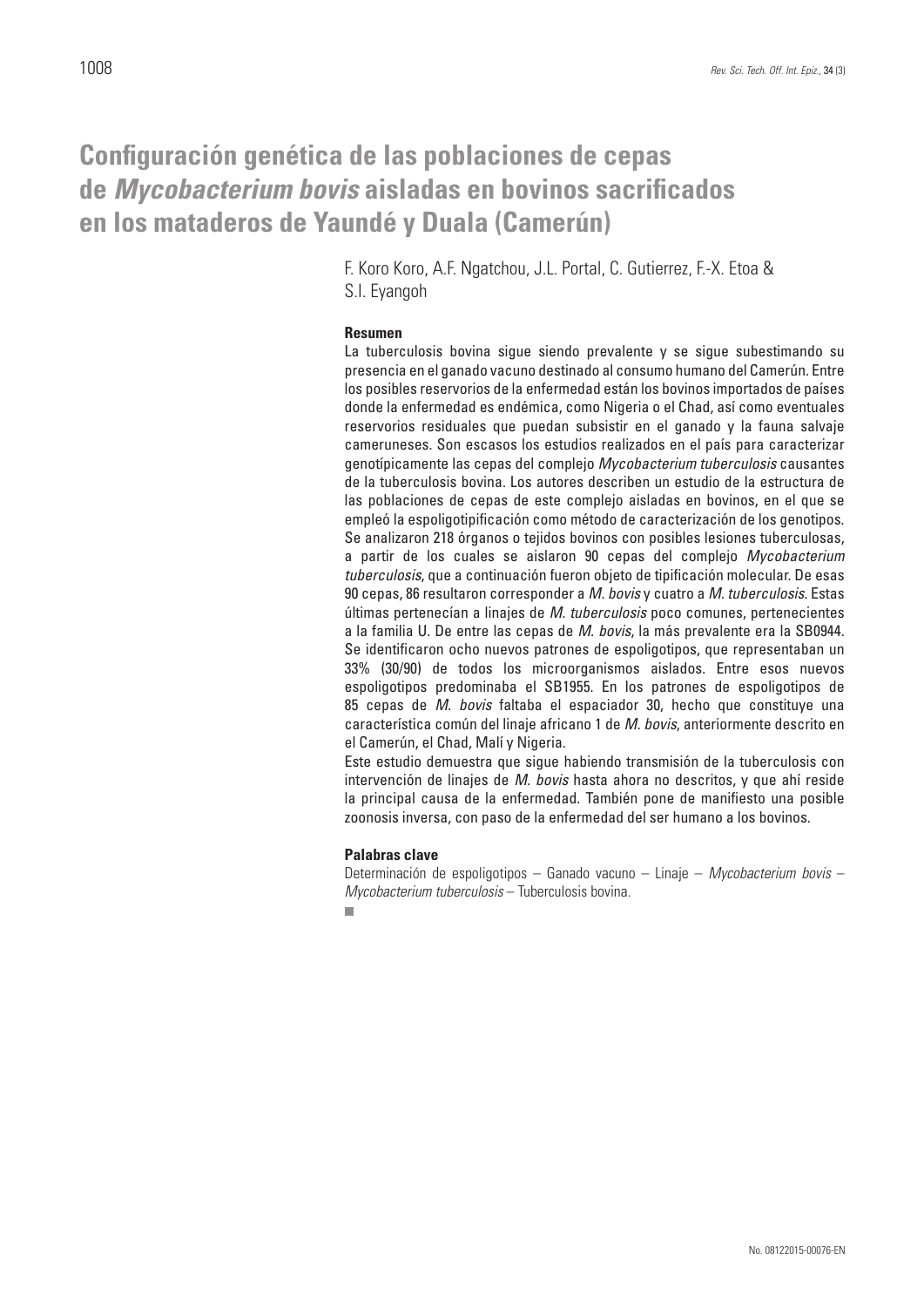# **References**

- 1. Thoen C., Karlson A. & Himes E. (1981). Mycobacterial infections in animals. *Rev. Infect. Dis.*, **3** (5), 960–972. doi:10.1093/clinids/3.5.960.
- 2. Alfonso R., Romero R.E., Diaz A., Calderon M.N., Urdaneta G., Arce J., Patarroyo M.E. & Patarroyo M.A. (2004). – Isolation and identification of mycobacteria in New World primates maintained in captivity. *Vet. Microbiol.*, **98** (3–4), 285–295. doi:10.1016/j.vetmic.2003.10.023.
- 3. Cousin D., Williams S., Liebana E., Aranaz A., Bunshoten A., van Embden J. & Ellis T. (1998). – Evaluation of four DANN typing techniques in epidemiological investigation of bovine tuberculosis*. J. Clin. Micobiol*., **36** (1), 168–179.
- 4. Douffissa A. (1993). L'élévage bovin dans le Mbéré (Adamaoua Camerounais). ORSTOM Ed., Paris, 274 pp.
- 5. Koro Koro F., Bouba, Foko E., Ngatchou A.F., Eyangoh S. & Etoa F.-X. (2013). – First insight into the current prevalence of bovine tuberculosis in cattle slaughtered in Cameroon: the case of main abattoirs of Yaoundé and Douala*. Br. Microbiol. Res. J.*, **3** (3), 272–279. doi:10.9734/BMRJ/2013/3065.
- 6. Awah-Ndukum J. (2005). Prevalence of bovine tuberculosis at the SODEPA Douala abattoir, Cameroon (1995–2003). *Cameroon J. Exp. Biol.*, **1** (2), 116–120.
- 7. Ndukum J.A., Kudi A.C., Bradley G., Ane-Anyangwe I.N., Fon-Tebug S. & Tchoumboue J. (2010). – Prevalence of bovine tuberculosis in abattoirs of Littorale and West Highland Region of Cameroun: a cause for public health concern*. Vet. Med. Int.*, 8 pp.
- 8. Awah-Ndukum J., Kudi A.C., Bradley G., Ane-Anyangwe I., Titanji V.P.K., Fon-Tebug S. & Tchoumboue J. (2012). – Prevalence of bovine tuberculosis in cattle in the highlands of Cameroon based on the detection of lesions in slaughtered cattle and tuberculin skin tests of live cattle. *Vet. Med. Czech.*, **57** (2), 59–76.
- 9. Loïez-Durocher C. & Vachée A.N. (2000). La résistance de *Mycobacterium tuberculosis* aux antituberculeux : méthodes diagnostiques. *Ann. Biol. Clin.*, **58** (3), 291–297.
- 10. Njanpop-Lafourcade B.M., Inwald J., Ostyn A., Durand B., Hughes S., Thorel M.F., Hewinson G. & Haddad N. (2001). – Molecular typing of *Mycobacterium bovis* isolates from Cameroon*. J. Clin. Microbiol*., **39** (1), 222–227. doi:10.1128/ JCM.39.1.222-227.2001.
- 11. Haddad N., Masselot M. & Durand B. (2004). Molecular differentiation of *Mycobacterium bovis* isolates: review of main techniques and applications*. Res. Vet. Sci*., **76** (2), 1–18. doi:10.1016/S0034-5288(03)00078-X.
- 
- 12. Gutiérrez M., Samper S., Gavigan J.A., García-Marín J.F. & Martín C. (1995). – Differentiation by molecular typing of *Mycobacterium bovis* strains causing tuberculosis in cattle and goats*. J. Clin. Microbiol.*, **33** (11), 2953–2956.
- 13. Van Embden J.D., Cave M.D., Crawford J.T., Dale J.W., Eisenach K.D., Gicquel B., Hermans P., Martin C., McAdam R. & Shinnick T.M. (1993). – Strain identification of *Mycobacterium tuberculosis* by DNA fingerprinting: recommendations for a standardized methodology. *J. Clin. Microbiol.*, **31** (2), 406–409.
- 14. Githui W.A., Jordaan A.M., Juma E.S., Kinyanjui P., Karimi F.G., Kimwomi J., Meme H., Mumbi P., Streicher E.M., Warren R., van Helden P.D. & Victor T.C. (2004). – Identification of MDR-TB Beijing/W and other *Mycobacterium tuberculosis* genotypes in Nairobi, Kenya*. Int. J. Tuberc. Lung Dis.*, **8** (3), 352–360.
- 15. Kamerbeek J., Schouls L., Kolk A., van Agterveld M., van Soolingen D., Kuijper S., Bunschoten A., Molhuizen H., Shaw R., Goyal M. & van Embden J. (1997). – Simultaneous detection and strain differentiation of *Mycobacterium tuberculosis* for diagnosis and epidemiology*. J. Clin. Microbiol.*, **35** (4), 907–914.
- 16. Eldholm V., Matee M., Mfinanga S.G., Heun M. & Dahle U.R. (2006). – A first insight into the genetic diversity of *Mycobacterium tuberculosis* in Dar es Salaam, Tanzania, assessed by spoligotyping*. BMC Microbiol.*, **6**, 76. doi:10.1186/1471- 2180-6-76.
- 17. Diguimbaye C., Hilty M., Ngandolo R., Mahamat H.H., Pfyffer G.E., Baggi F., Tanner M., Schelling E. & Zinsstag J. (2006). – Molecular characterization and drug resistance testing of *Mycobacterium tuberculosis* isolates from Chad*. J. Clin. Microbiol*., **44** (4), 1575–1577. doi:10.1128/JCM.44.4.1575- 1577.2006.
- 18. Van Soolingen D., Qian L., de Haas P.E., Douglas J.T., Traore H., Portaels F., Qing H.Z., Enkhsaikan D., Nymadawa P. & van Embden J.D. (1995)*.* – Predominance of a single genotype of *Mycobacterium tuberculosis* in countries of East Asia. *J. Clin. Microbiol*., **33** (12), 3234–3238.
- 19. Aranaz A., Liebana E., Mateos A., Dominguez L., Vidal D., Domingo M., Gonzolez O., Rodriguez-Ferri E.F., Bunschoten A.E., Van Embden J.D. & Cousins D. (1996). – Spacer oligonucleotide typing of *Mycobacterium bovis* strains from cattle and other animals: a tool for studying epidemiology of tuberculosis. *J. Clin. Microbiol.*, **34** (11), 2734–2740.
- 20. Ministère de l Élévage, des Pêches et des Industries Animales (MINEPIA) (2000). – La stratégie sectorielle de l'élevage, des pêches et des industries animales. *In* Cabinet Management Editor, MINEPIA, Yaounde, Cameroon.
- 21. Tacquet A. & Tison F. (1961). Nouvelle technique d'isolement des mycobactéries par le lauryl sulphate de sodium. *Ann. Inst. Pasteur*, **100**, 676–680.